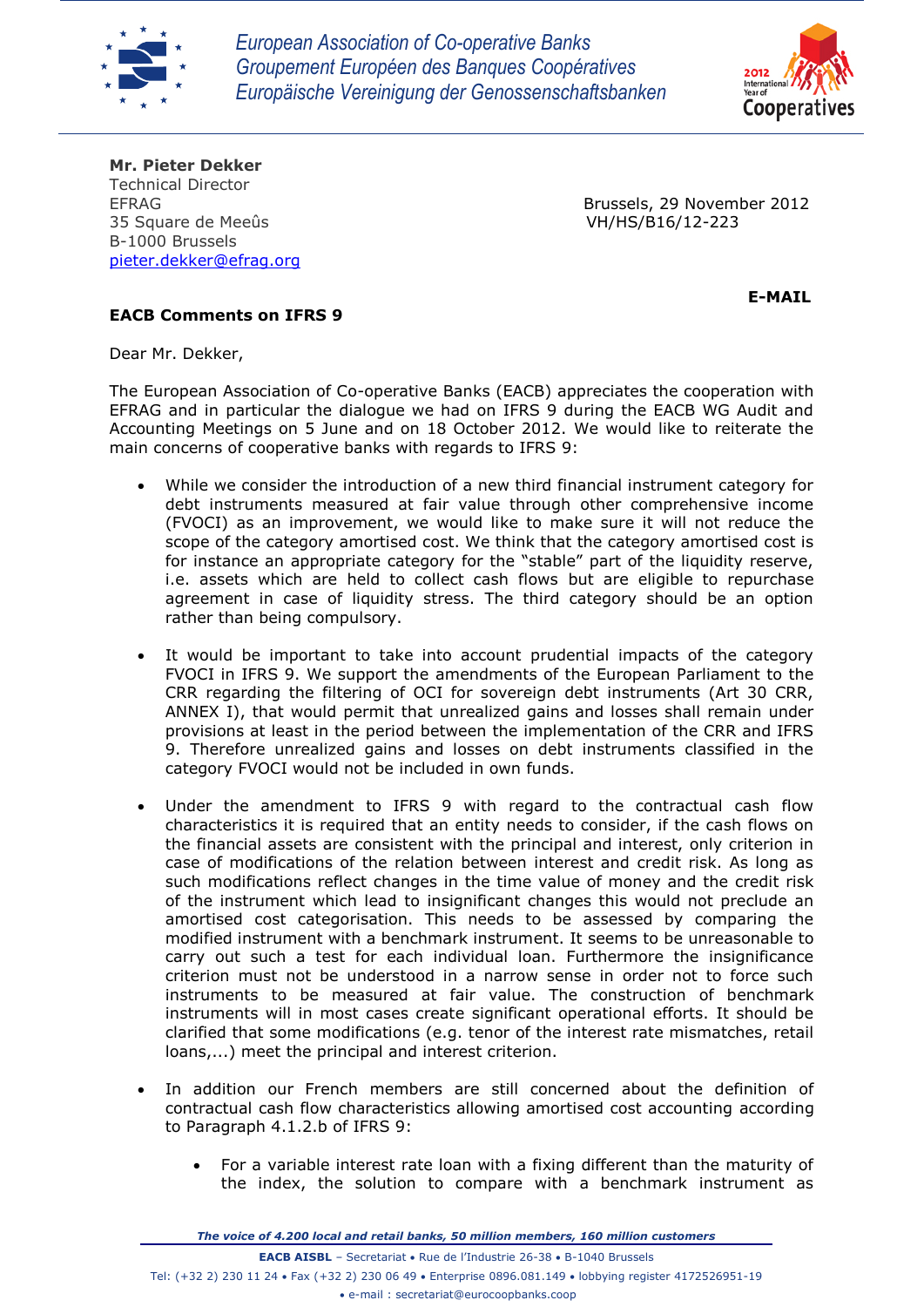



proposed by the board is cumbersome and it will be quite difficult to implement. The market practice on variable mortgage loans in some Member States uses a very common type of mismatch (mismatch inferior to 1 year ; the most common is a 3 months rate with a yearly fixing) and we would find completely inappropriate to account these type of loans at fair value.

- We also have an issue with the accounting treatment of some instruments with state-regulated interest rates (Livret A in France) that could not be classified as "basic loan" and measured at amortised cost due to the cash flow characteristics which are considered as basic regarding the restrictive definition of IFRS 9. Fair value option would not be a solution. We consider that the IASB should create a narrow scope exception for instruments with state-regulated loans, whenever these instruments are held in order to collect their cash flows and with a scope not limited to regulated jurisdictions. Please see ANNEX II for further explanation.
- Lastly, we are also concerned about the accounting of bonds denominated in euro including a remuneration for the inflation of a specific country and not for the euro zone. A lot a government bonds include this feature in France (indexed on the French inflation for bonds denominated in euros). We would like to make sure that they are eligible to amortised cost under IFRS 9.
- From our point of view it is important to develop principle based accounting standards. Having said that we want to stress that we do not support any bright lines regarding the transfer of instruments from bucket 1 to bucket 2 in the context of impairment. We understand that the FASB is in favour of including bright lines, and therefore we do not support any convergence on this basis.
- Regarding the impairment model, simplified solution such as practical expedient should be developed for smaller banks which apply the standardized approach for credit risk and aren't likely to have developed internal credit risk assessment systems based on an expected loss concept.
- When taking into account the accounting treatment of instruments with "bail-in" clauses from an investors perspective we fear that the scope of the category amortised cost could have unintended consequences on the funding capability of banks. The accounting options for an investor can only be either Fair value through profit or loss or Fair value through OCI without recycling.
- Furthermore, we have the following comments on paragraph B6.5.5 of the Draft of the forthcoming IFRS on IFRS 9 Phase 3 General Hedge Accounting:
- The last sentence which prevents from imputing *"a charge for exchanging different currencies for a cross-currency interest rate swap*" in the hypothetical derivative is not consistent with valuation methodologies. The concept of "hypothetical derivative" should refer to a derivative contract that exist or could exist on capital markets providing it perfectly matches the characteristics of the hedged item. It does not seem economically sound to prohibit the incorporation of key valuation inputs from the modelling (such as the effect of a basis swap for a cross currency interest rate swap). This provision may cause ineffectiveness and significant volatility of the profit or loss resulting from economically perfect hedge relationships.

Moreover, the last sentence implies (taking into account the foregoing text) that a charge for exchanging different currencies for a cross-currency interest rate swap (i.e. cross currency basis spread) is a feature that does not exist in the item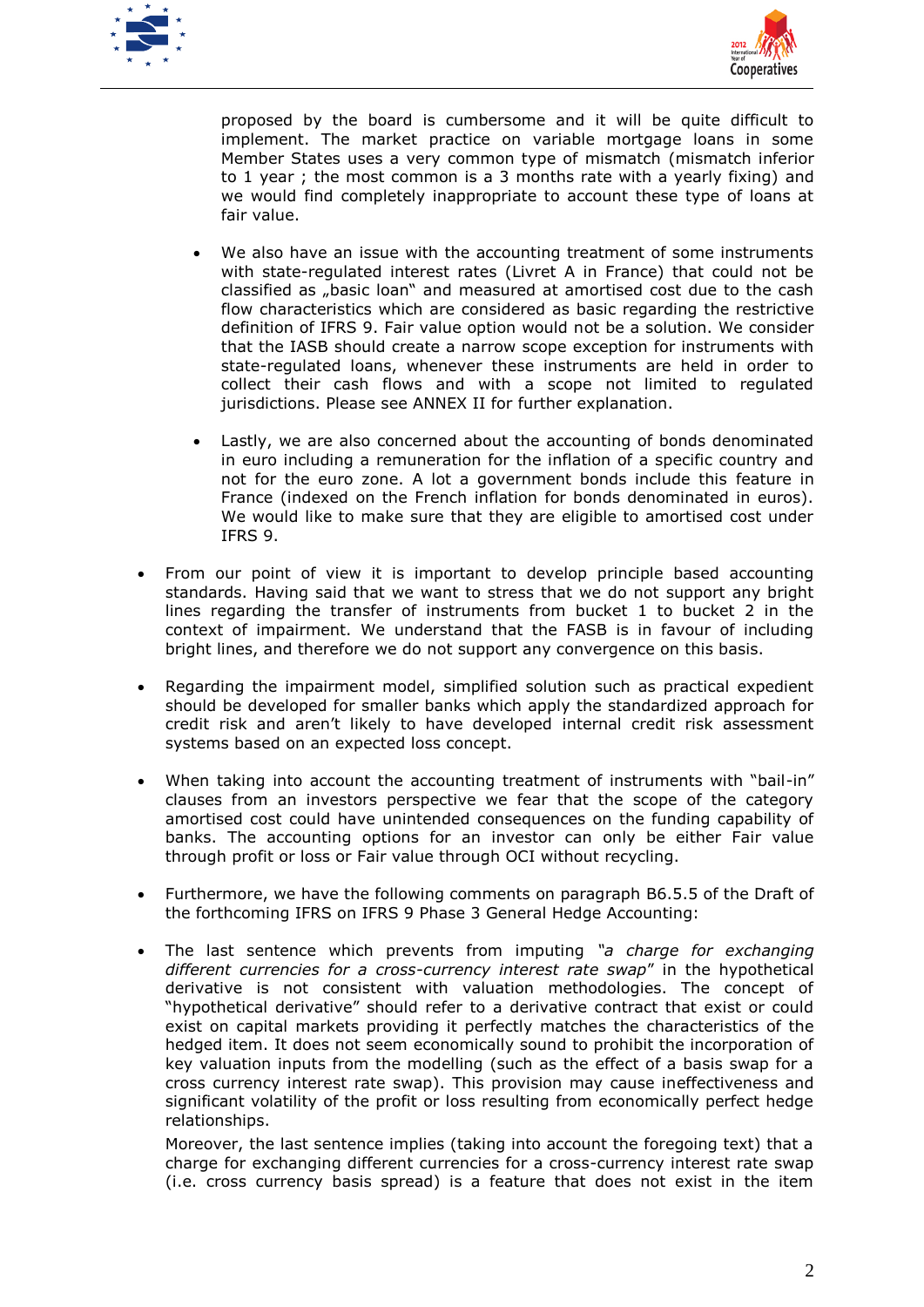



hedged by this swap. This is more than questionable considering the fact that the charge for exchanging different currencies is usually being taken into account by the banks when setting the interest rates for foreign currency denominated loans whose risks are hedged using the cross currency swaps. Consequently, the purchaser and the seller of the loans on the secondary market will include the cross currency basis spread in loan pricing.

In order to avoid unintended consequences or over-interpretation, we recommend that the Board removes this example from the application guidance B.6.5.5.

- o We also recommend to delete the sentence *"Consequently, a 'hypothetical derivative' cannot be used to include features in the value of the hedged item that only exist in the hedging instrument (but not in the hedged item)*". Indeed, it could lead to :
	- Modifications on the way classical Cash Flow Hedge (CFH) effectiveness tests are set up (using hypothetical derivatives). Modifying all the CFH relations already implemented will create costs and take time.
	- Unintended consequences on partial term hedging: indeed, a lot of entities apply IG F.2.17 of IAS 39 "partial term hedging": in order to do so, the effectiveness test is often done using a "hypothetical" bond with a principal payment due at year 5. If we "cannot include features in the value of the hedged item that only exist in the hedging instrument", we cannot consider the principal payment to be due at year 5, but only to be due at year 10…which will create huge ineffectiveness.
- It is important to us, that the current practice of macro hedging can be maintained on the long run. In particular, the choice of endorsement will not have to influence on our risk and accounting practices.
- Finally, we reckon that the on going macro hedging discussions relating to open portfolios should not only be focused on the macro fair value hedge but should also deal with macro cash flow hedge as hedges of open portfolios introduce complexity to the accounting for such hedges whatever the types of hedging relationship.

Should you have any questions, we would be happy to clarify the issues more precisely.

Yours sincerely,

 $\|$ uiters

Copy to: **Mr. Didier Millerot Millerot Mr. Sue** Lloyd Head of Unit Accounting and Financial Reporting Senior Director, Technical Activities European Commission **IASB** [Didier. Millerot@ec.europa.eu](mailto:Jeroen.Hooijer@ec.europa.eu) slovd@ifrs.org



Hervé GUIDER Volker HEEGEMANN General Manager **Head of Legal Department**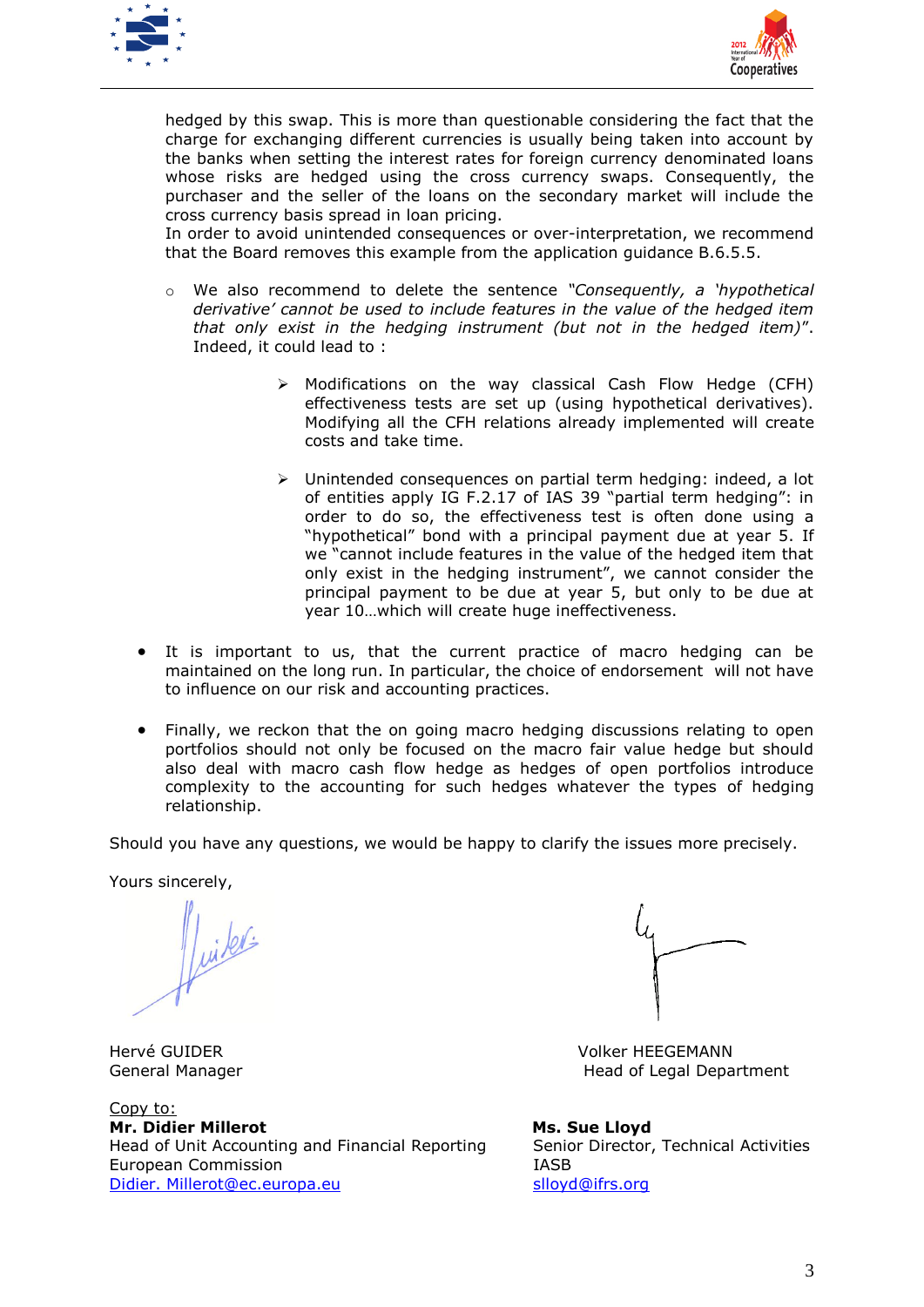



## **ANNEX I**

## **Amendment to Article 30 of CRR voted on 14th May by the European Parliament Economic and Monetary Affairs Committee**

*Article 30*

*Cash flow hedges and changes in the value of own liabilities*

Institutions shall not include the following items in any element of own funds:

- (a) the fair value reserves related to gains or losses on cash flow hedges of financial instruments that are not valued at fair value, including projected cash flows;
- (b) gains or losses on liabilities of the institution that are valued at fair value that result from changes in the own credit standing of the institution.
- *(ba) unrealised gains or losses on asset items constituting claims on Zone A central governments measured at fair value.*

*Until the review of the IFRS due to eliminate the available for sale category, EBA shall draft technical standards to specify the conditions according to which point (ba) shall apply.*

*EBA shall develop draft regulatory technical standards to specify the conditions according to which letter ba) shall apply.*

*EBA shall submit those draft regulatory technical standards to the Commission by 1 January 2013.*

*Power is delegated to the Commission to adopt the regulatory technical standards referred to in the first subparagraph in accordance with the procedure laid down in Articles 10 to 14 of Regulation (EU) No 1093/2010.*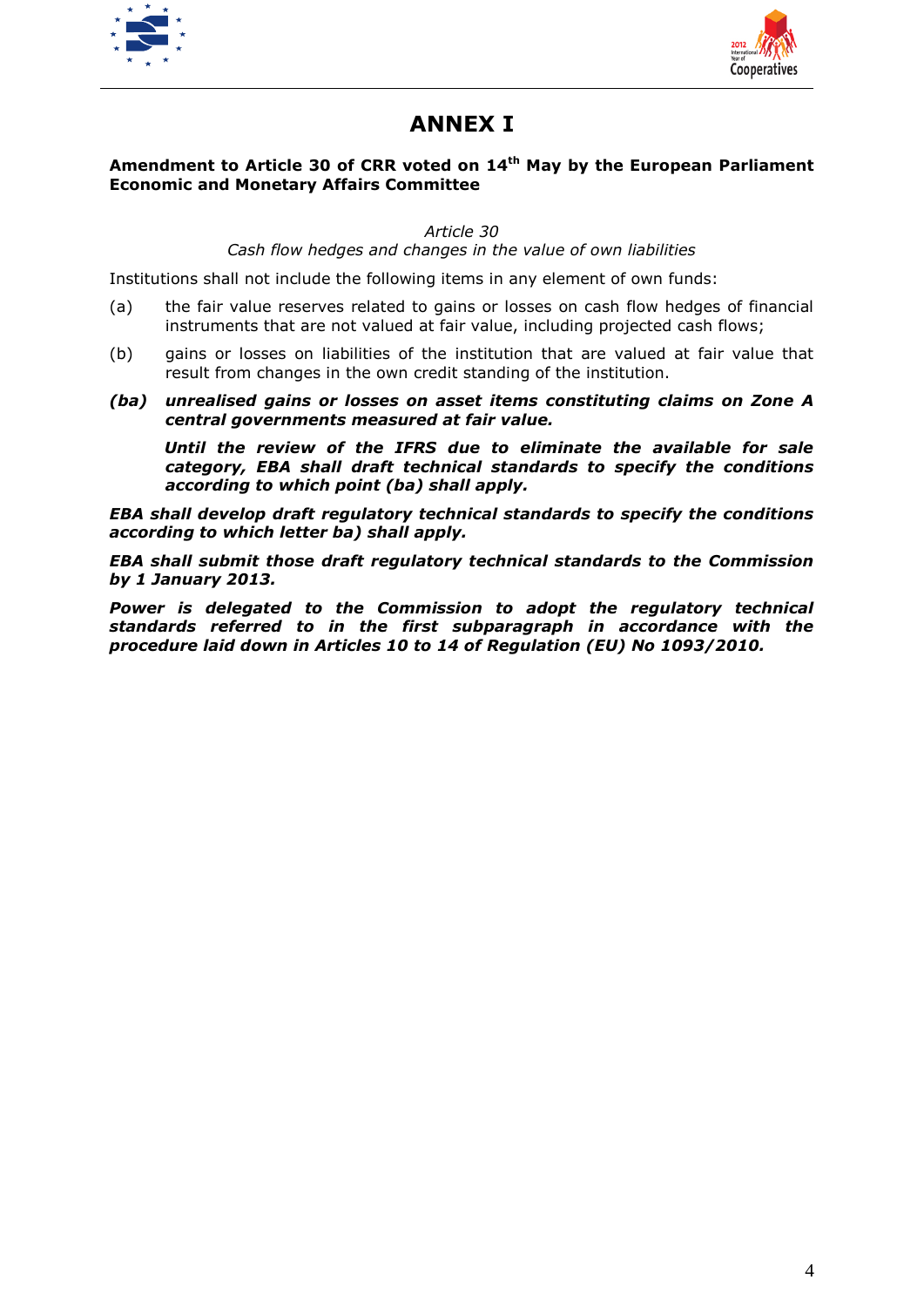



## **ANNEX II**

To put the issue "accounting treatment of some instruments with state-regulated interest rates" expressed above into context, we need to explain the origin of **Livret A**. The French Government needed funds to finance the social sector of the economy. The Government organised the funding through deposits collected by banks networks, and retroceded to "Caisse des depots et Consignation" (CDC), in charge of managing the money for the Government. All the conditions related to those deposits (maximum amount, rate, interest calculation..) is regulated by Law. The Banks receive a commission for their role as intermediary.

In substance, the 'Livret A' package consists in medium or long term resources that are collected by French banks on behalf the French Government in order to fund social housing. The related remuneration is managed at the French Government discretion so that it remains attractive for the saver, considering the passage of time and the inflation index over the period (reflecting the time value of money in a manner consistent with the concept in IFRS 9), but also other arbitrary parameters, including tax incentives.

The rate formula of the "livret A" is fixed twice a year, and refers to Eonia, 3 months Euribor and inflation, but results in a rate which is then:

- $\circ$  Rounded to the nearest figure "0.25" (this means that we can only have a rate x,00%, x,25%, x,50% or x,75%);
- $\circ$  Capped and floored so that the variation between the current rate and the previous rate reset cannot be more than 1.5 point.
- $\circ$  Finally, the French State can modify the rate obtained through the above formula, if it considers it necessary.

Even if this rate formula does not meet all IFRS 9 requirements for the purpose of classification and measurement at amortised cost, it would not make sense to recognize the "Livret A" package at fair value:

- o Actually, the financial assets are held in order to collect contractual cash flows ;
- $\circ$  The contractual terms of the financial asset give rise on specified dates to cash flows that are […] payments of principal and interest on the principal amount outstanding.
- o Furthermore, the "Livret A" package cannot be traded ; there is not any *"price that would be received to sell an asset or paid to transfer a liability in an orderly transaction between market participants"* according to IFRS 13. Therefore, fair value cannot be reliably measured and amortised cost is the sole valuation technique that could be retained.

**We consider,** as mentioned in the staff paper *"Agenda paper 6B – 15 October 2012 Sweep issue – regulated interest rates",* **that the IASB should create a narrow scope exception for instruments with state-regulated loans**, **whenever** these instruments are **held** in order **to collect** their cash flows (held to collect business model).

**However, the scope exception should not be limited to regulated jurisdictions**, as it seems to be recommended by the staff in paragraph 14 of the staff paper, **to instruments having a** *"base interest rate […] consistent with and required by a stated interest rate structure that is set by the government or central bank and that*